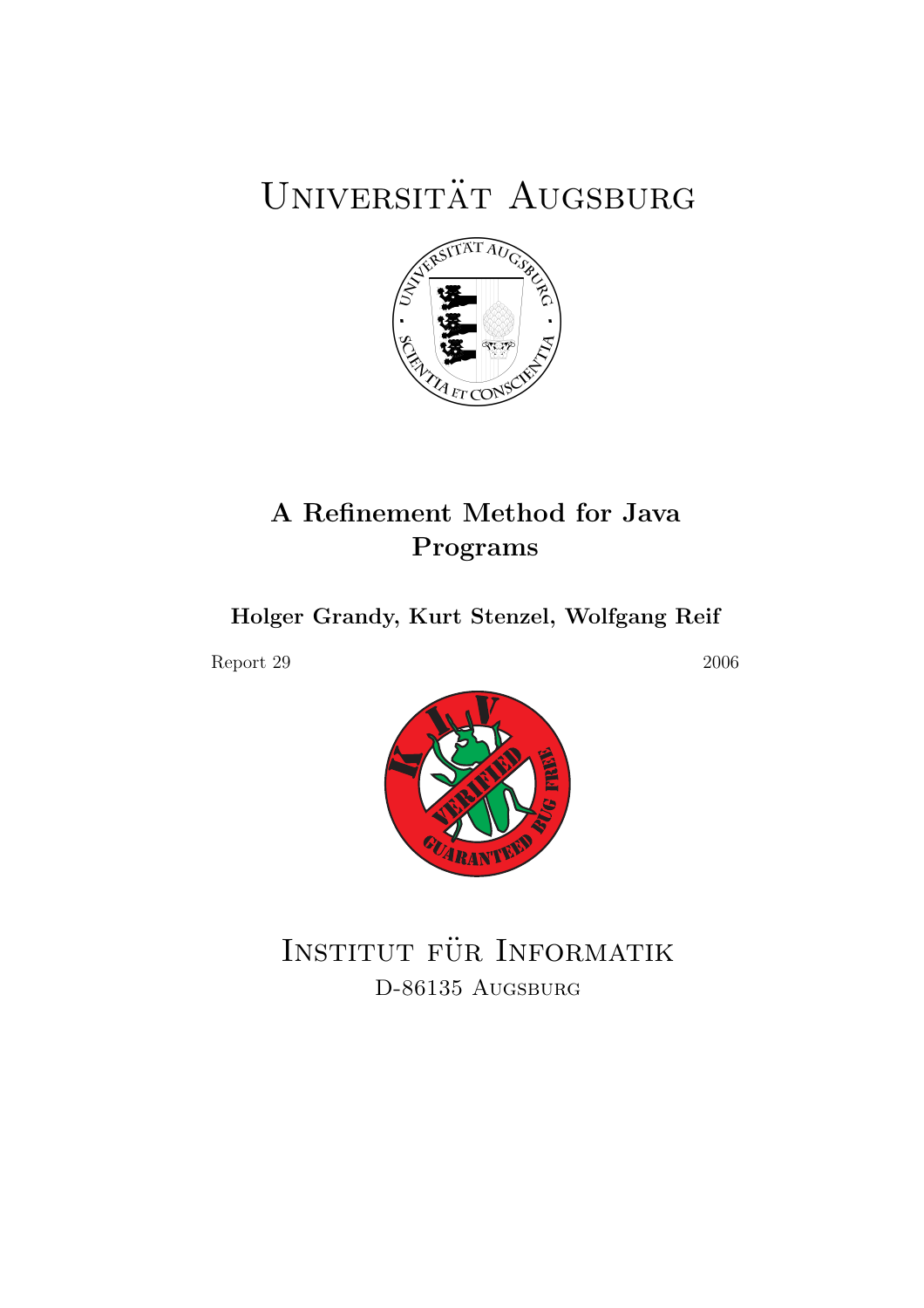Copyright  $\odot$  Holger Grandy, Kurt Stenzel, Wolfgang Reif Institut für Informatik Universität Augsburg D–86135 Augsburg, Germany http://www.Informatik.Uni-Augsburg.DE — all rights reserved —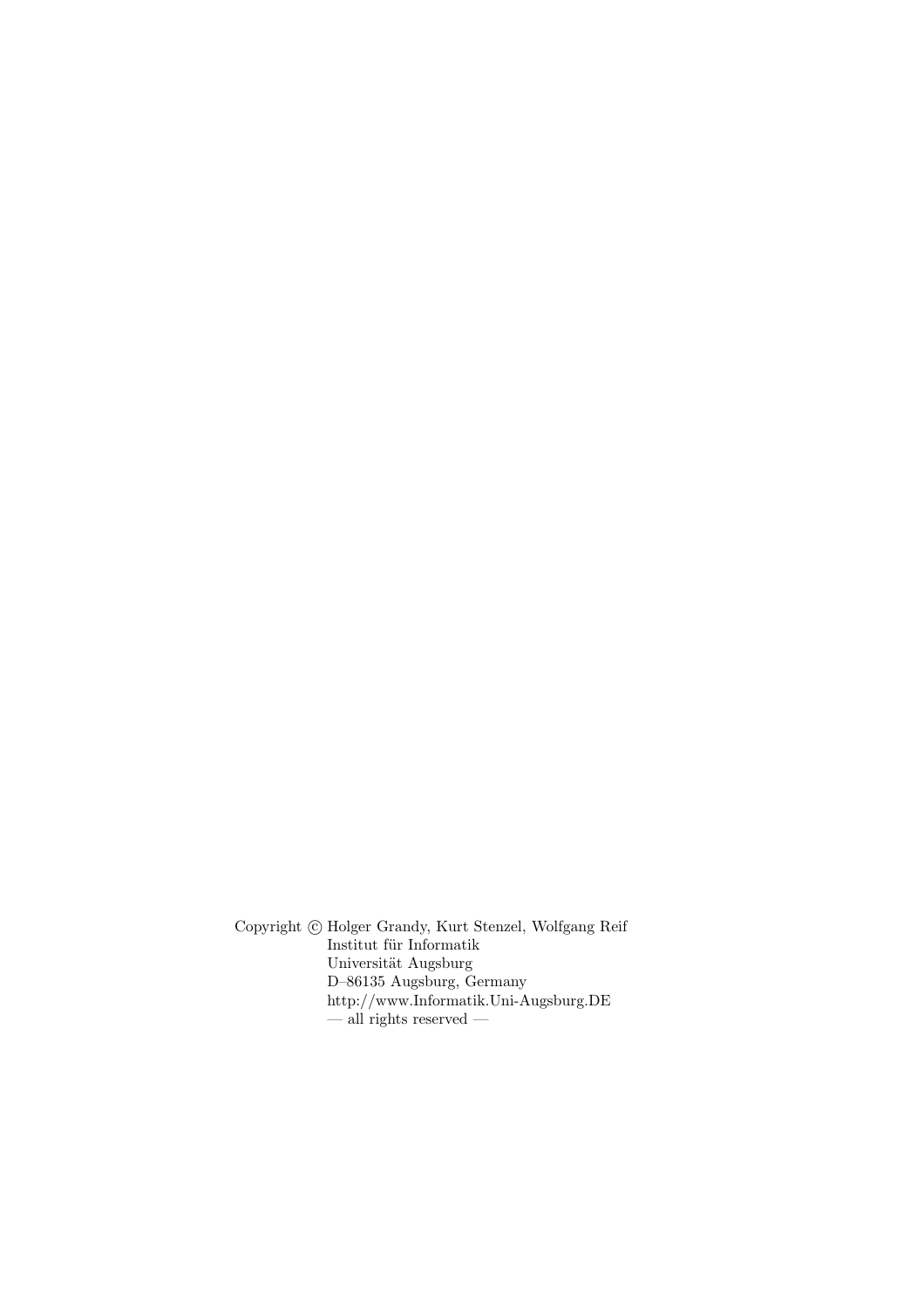### A Refinement Method for Java Programs

Holger Grandy, Kurt Stenzel, Wolfgang Reif

Lehrstuhl für Softwaretechnik und Programmiersprachen Institut für Informatik, Universität Augsburg 86135 Augsburg Germany

E-Mail: {grandy, stenzel, reif}@informatik.uni-augsburg.de

Abstract. We present a refinement method for Java programs which is motivated by the challenge of verifying security protocol implementations. The method can be used for stepwise refinement of abstract specifications down to the level of code running in the real application. The approach is based on a calculus for the verification of Java programs for the concrete level and Abstract State Machines for the abstract level. In this paper we illustrate our approach with the verification of a M-Commerce application for buying movie tickets using a mobile phone written in J2ME. The approach uses the interactive theorem prover KIV [1].

#### 1 Introduction

Refinement is an established method for proving algorithms correct. A concrete specification is a refinement of a more abstract specification if every state change that can be performed on the concrete level is also possible on the abstract level. State based refinement methods (e.g. [8] [25] [3]) have been used in numerous case studies for the verification of algorithmic correctness. The underlying theory and the methods for applying those approaches, also on the level of tool support, are elaborated and widely used.

Much less work has been done on refinement methods for the verification of Java implementations. Although there are many examples Java [14] program verification, e.g.  $\left[13\right]$   $\left[5\right]$   $\left[6\right]$   $\left[17\right]$   $\left[12\right]$ , the authors are not aware of a larger case study of interactive verification using a refinement framework for proving functional correctness of a Java program respecting an abstract specification.

In the field of security protocol implementations the past has shown that implementation flaws are very common and can be very subtle. We present a refinement method inspired by the challenge of verifying security protocol implementations. In this paper the method is illustrated with the verification of a Java M-Commerce application, the  $\mathrm{Cindy}^1$  case study. However, the refinement approach is not limited to the field of security protocols. Using the mechanisms described below we can prove functional correctness for all kinds of programs with input, output and state change.

<sup>1</sup> Cinema Handy (german word for mobile phone)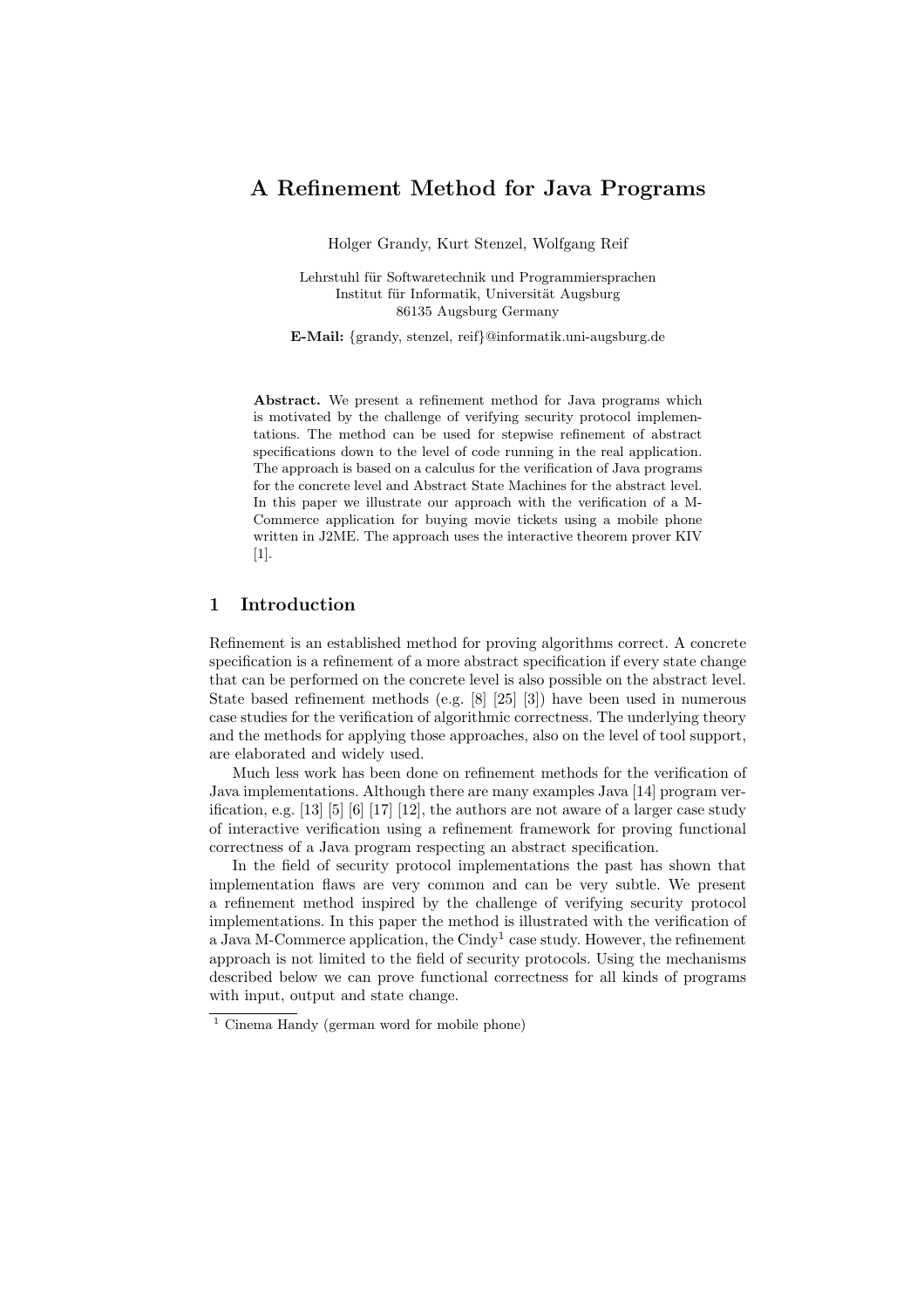The paper is organized as follows: Section 2 presents the case study, Section 3 illustrates the refinement method and proof obligations. Section 4 describes the mapping of abstract data types to Java classes. Section 5 presents some difficulties the refinement method has to solve stemming from this representation and Section 6 gives some details on the verification of the case study. Finally Section 7 compares the approach to related work and Section 8 concludes.

#### 2 The Cindy Case Study

With Cindy users can buy cinema tickets using mobile phones. A user can order a ticket using a Java application running on the device. Payment can be done using the usual phone bill. After having ordered a ticket it is sent to the mobile phone as a MMS (Multimedia Messaging Service) message. The ticket contains the movie data and an additional unique identifier for the ticket. It can be displayed on the phone using a two-dimensional data matrix barcode and is scanned at the entrance to the cinema directly from the display using a barcode scanner. This kind of application exists e.g. in the Netherlands [2]. Additionally the German railway company, Deutsche Bahn, has recently implemented a similar service for buying train tickets using a mobile phone.

One important question for the cinema is, of course, how to avoid fraud. The idea is simple: Every ticket contains a nonce, a unique random number that is too long to guess. Therefore it is virtually impossible to 'forge' a ticket.

Full details on the abstract model of Cindy as well as the details on the verification of security properties on this abstract level can be found in [10]. The next section describes the approach for verifying an implementation of Cindy running on a mobile phone written in J2ME.

#### 3 The Refinement Method

We assume the reader is roughly familiar with data refinement theory, which in this section we will adopt to Java programs using the notation based on [9].

The abstract level is given as a data type  $ADT = (GS, AS, AINIT, \{AOP_i\}_{i\in I})$ ,AFIN) consisting of a set of global states GS and a set of (local) states AS. Total relations AINIT  $\subseteq$  GS  $\times$  AS and AFIN  $\subseteq$  AS  $\times$  GS initialize and finalize the data type. AOP<sub>i</sub>  $\subset$  AS  $\times$  AS (using an index  $i \in I$ ) are the operations possible on the data type. The concrete level is given similarly as  $CDT = (GS, CS, CINT$  $,$  {COP $_{i}$ } $_{i\in I}$ , CFIN).

Our operations are total so we use the approach of [11] and a forward simulation  $R \subseteq AS \times CS$  leading to the following proof obligations for refinement correctness:

- $-$  CINIT  $\subseteq$  AINIT  $\frac{1}{9}$  R ("initialization")
- $-$  ∀ i ∈ I. R  $_{9}$  COP<sub>i</sub>  $\subseteq$  AOP<sub>i</sub>  $_{9}$  R ("correctness")
- $-$  R  $\frac{\circ}{9}$  CFIN  $\subseteq$  AFIN ("finalization")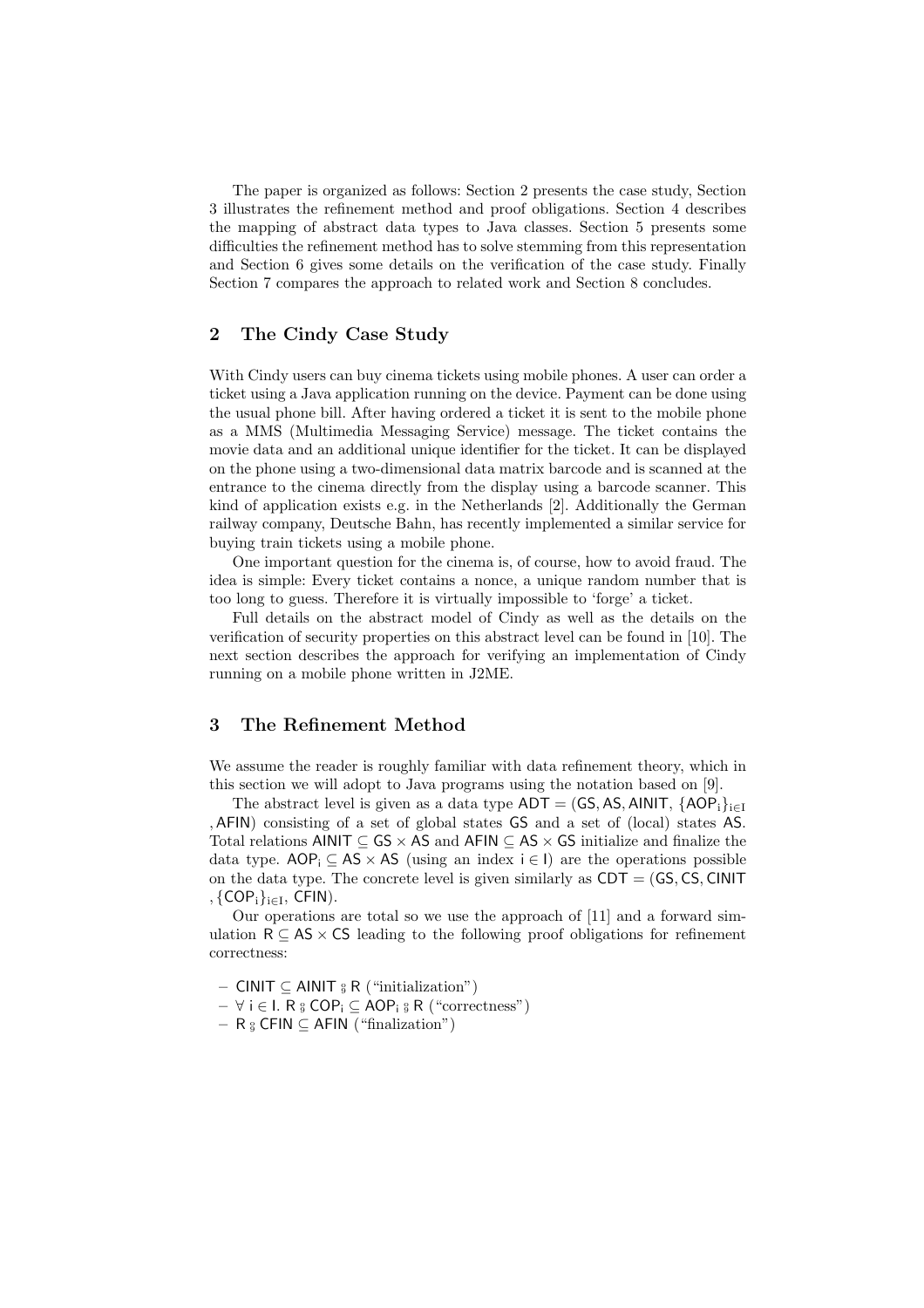In the specification of the Cindy example different agents are involved modelling the different protocol participants. Every agent has a type type(agent) (the type can be cellphone, cinema, user or attacker). The index set I of AOP<sub>i</sub> now consists of the different agents, where e.g.  $AOP_{\text{cellphone}(n)}$  denotes the protocol steps of the cellphone agent with number n.

The state as : AS consists a function astate : agent  $\rightarrow$  A<sub>type(agent)</sub> that maps each agent to its internal state in  $A_{type(agent)}$  (this is e.g. the list of current tickets stored on a phone). Additionally, as contains the current context actxt : context of the communication infrastructure (connections and inputs for every agent that represent the messages that are currently in transit). Together  $as = astate \times actxt$ . The global state GS is ignored in AINIT, in AFIN extracts the list of tickets sold so far.

We now refine the cellphone agent type to Java. The approach works by stepwise replacement of an agent type by an implementation for that kind of agent, preserving every other part of the specification.

A concrete state  $cs : CS$  is defined as  $cs = cstate \times cctxt$  with  $cctxt : context$ and cstate : agent  $\rightarrow$  B<sub>type(agent)</sub>. The context needs to be preserved like in the abstract level because the communication infrastructure is not implementable (it represents the messages currently in transit). The state of a Java program is stored in an algebraic data type called store in KIV. A store can be seen as the equivalent of the heap of a Java virtual machine (in our case the JVM running on a mobile phone). All the runtime information about pointer structures is contained inside the store. Full details on the store and on the Java Calculus implemented in KIV can be found in [21] [20]. On the concrete level the state of a refined agent is now replaced with a store  $st$ : store. The state of non-refined agents remains the same as on the abstract level. This means that  $B_{\text{cellphone}} =$  store and  $B_{\text{agenttype}} = A_{\text{agenttype}}$  for agenttype  $\neq$  cellphone.

The abstract specification of the functionality of the protocol in Cindy is given as an Abstract State Machine [4] consisting of models for all the different agents in the scenario. Abstract State Machines are modeled in KIV using Dynamic Logic (DL). In DL, the formula  $\langle \alpha \rangle \varphi$  states, that  $\varphi$  holds after the execution of program  $\alpha$ . The operation AOP<sub>agent</sub> of the agent agent is given as a DL procedure APROG<sub>agent</sub>. Those procedures are all total. So AOP<sub>agent</sub> can be defined as follows:

 $\mathsf{AOP}_\mathsf{agent}(\mathsf{astate}, \mathsf{actxt}, \mathsf{astate}', \mathsf{actxt}') \leftrightarrow$  $\langle {\sf APROG}_{\sf agent}({\sf astate},{\sf actxt}) \rangle$  (astate = astate'  $\land$  actxt = actxt')

On the concrete level, the steps of a refined agent need a data transformation step from the abstract state into the store. The inputs of the Java agent (given by actxt) need to be refined to Java data types representing the input. The reverse transformation has to be done for the output. This is done by the operations TOSTORE and FROMSTORE. More details on this transformation can be found in section 4. Java method calls are written in the Java calculus in KIV as  $\langle st; \, step() \rangle \varphi$ , which states that formula  $\varphi$  holds after the execution of method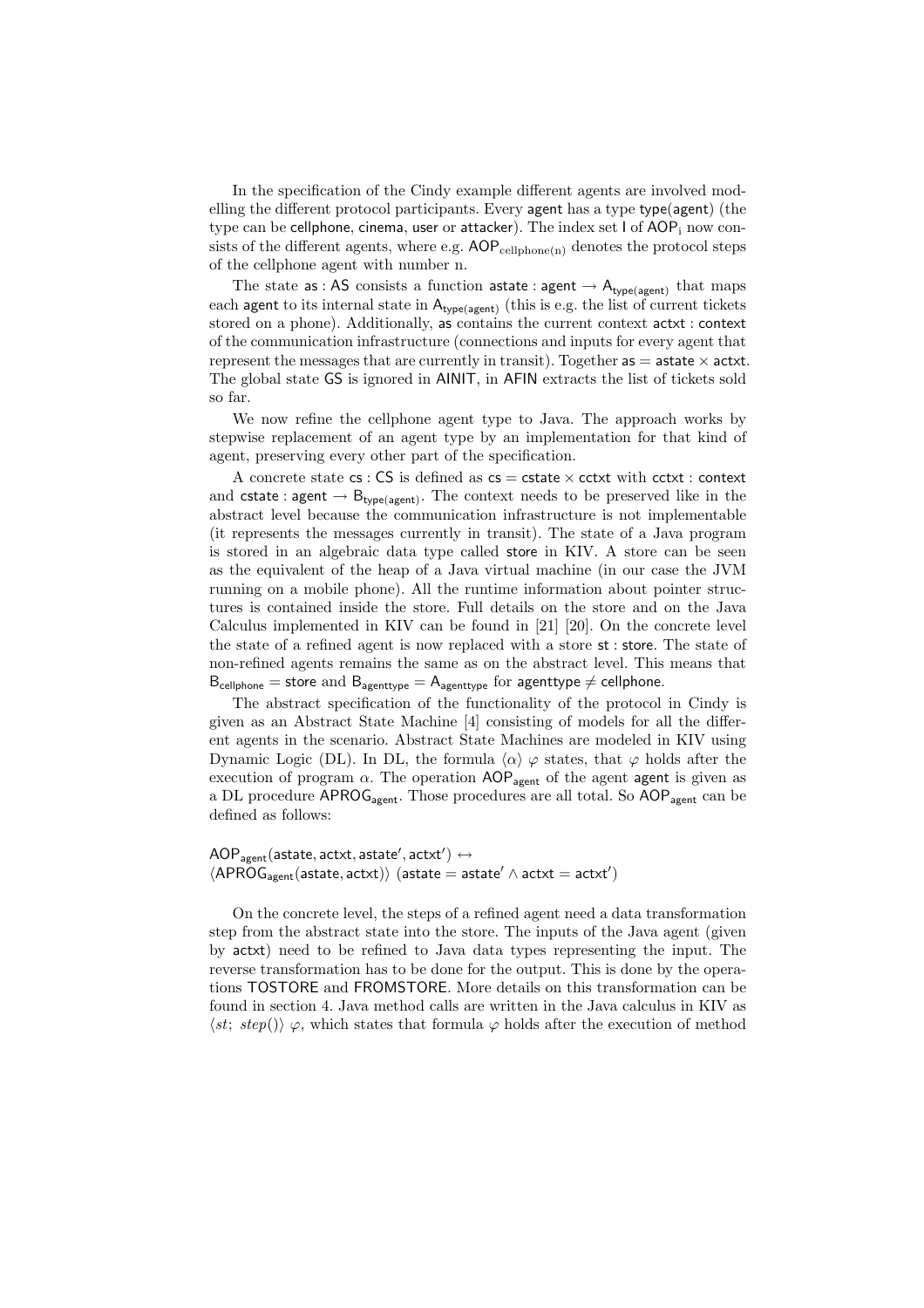$step()$  in the context of store st. Together with TOSTORE and FROMSTORE, we define COP<sub>agent</sub> as:

 $\mathsf{COP}_{\mathsf{agent}}(\mathsf{cstate}, \mathsf{cctxt}, \mathsf{cstate}', \mathsf{cctx't}') \leftrightarrow$  $if \neg$  is\_refined(agent) then AOP<sub>agent</sub> (cstate, cctxt, cstate', cctxt')  $else ( \exists st, st'. st = TOSTORE(cctxt, cstate(agent)) \wedge )$  $\langle st; step() \rangle$  (st = st')  $\land$  $\textsf{cstate}' = \textsf{cstate}[\textsf{agent} \mapsto \textsf{st}'] \land$ cctxt′ = FROMSTORE(st′ , cctxt))

An operation of a non-refined agent  $(\neg$  is\_refined(agent)) is the same as on the abstract level. For the refined agents, the inputs are transformed into Java objects in the store (TOSTORE(cctxt, cstate(agent))). Then a Java method call step() implementing the protocol and starting in this store st must result in a store st', which is given by cstate' (cstate' = cstate[agent  $\mapsto$  st']).

Figure 1 gives an overview over the refinement structure. The constructor call of the Java class implementing the protocol is new Protocol(), step() is the Java method call of the protocol implementation.



Fig. 1. Refinement diagram

All together the main proof obligation for the refinement of the Java agent schematically looks like this:

R(astate, actxt, cstate, cctxt)  $\wedge$  st = TOSTORE(cctxt, cstate(agent))  $\wedge \langle \mathsf{st}; \, \mathsf{step}() \rangle \; (\mathsf{st} = \mathsf{st}')$  $\wedge$  cstate<sup> $\prime$ </sup> = cstate[agent  $\mapsto$  st<sup>'</sup>]  $\wedge$  cctxt' = FROMSTORE(st', cctxt)  $\rightarrow$  $\exists$  astate $',$  actxt $'.$   $\mathsf{AOP}_{\mathsf{agent}}($  astate, actxt, astate $',$  actxt $')$  $\land$  R(astate', actxt', cstate', cctxt')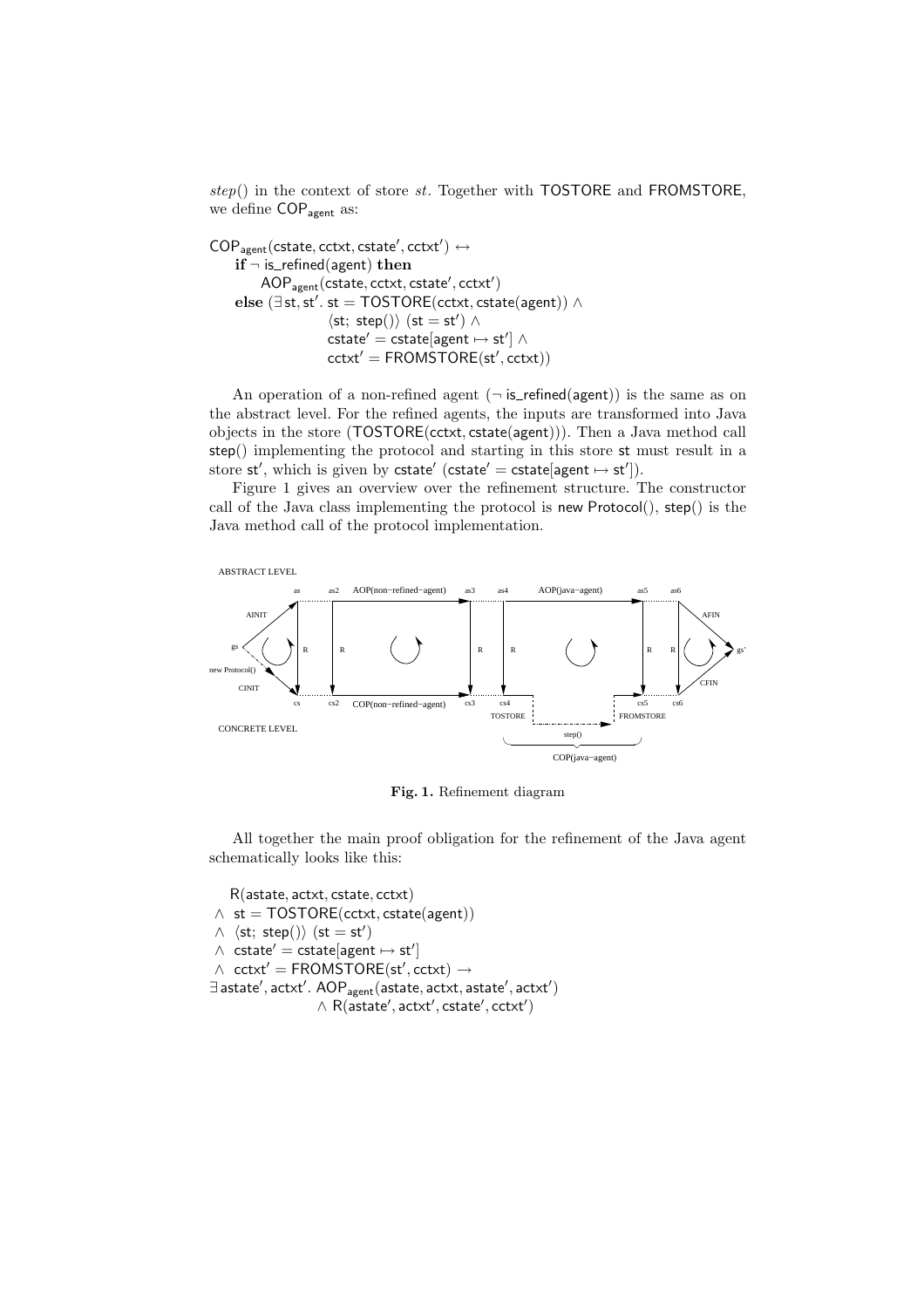If the retrieve relation holds for two states and the concrete level performs a sequence of TOSTORE, the actual protocol step step() and FROMSTORE, resulting in state cstate'  $\times$  cctxt', then there must be the possibility to perform a similar step on the abstract level (AOP) which leads to a state astate'  $\times$  actxt' in which the retrieve relation holds again.

Additionally we have to prove that the constructor call of the Java implementation performs the same initialization steps as AINIT for the refined agent type. This proof obligation is omitted here because it is very similar to the main proof obligation above (excepting TOSTORE and FROMSTORE because there is no input or output for the constructor).

The retrieve relation R between the abstract and the concrete level has to express how the state of the Java program and the abstract state of the protocol ASM relate to each other. The general form of this relation is:

```
R(astate, actxt, cstate, cctxt) \leftrightarrow\text{actxt} = \text{cctxt} \wedge \text{AINV}(\text{astate}, \text{actxt}) \wedge \text{CINV}(\text{cstate}, \text{cctxt}) \wedge(\forall \text{ agent.if } is_refined(agent) then extract(cstate(agent)) = astate(agent)
             else cstate(agent) = astate(agent))
```
The extract function gets the state of the agent from the store (more precisely it looks at the fields of the classes implementing the protocol and converts those fields back into an abstract state). Then for every refined agent the state on the abstract level (astate(agent)) must be equal to the corresponding value in the store  $(\text{extract}(\text{cstate}(\text{agent})))$ . For every agent that is not refined the state must be equal. The context (like the inputs of the agents) must be equal in every case. Additionally we need an invariant on the abstract state (AINV) and an invariant on the concrete state (CINV) that is preserved by every step. The invariants basically state that everything is well-formed and reasonable for our application, e.g. the list of tickets contains only tickets, not other entries.

#### 4 The Mapping to the Concrete Level

Java programs and Abstract State Machines use different internal types. On the one hand we have the Java class hierarchy consisting of interfaces, classes and primitive types, on the other hand we have algebraically specified abstract data types and state functions for the state of our ASMs.

For our M-Commerce example same external behavior means sending of the same output messages in reply to the same input messages. On the abstract level input and output are specified using an abstract data type called document. This data type is quite similar to the messages used in [18] or [7]. It is specified algebraically as follows:

 $document = \text{intdoc}($ . .int : int) | keydoc (. .key : key) | noncedoc (. .nonce : nonce)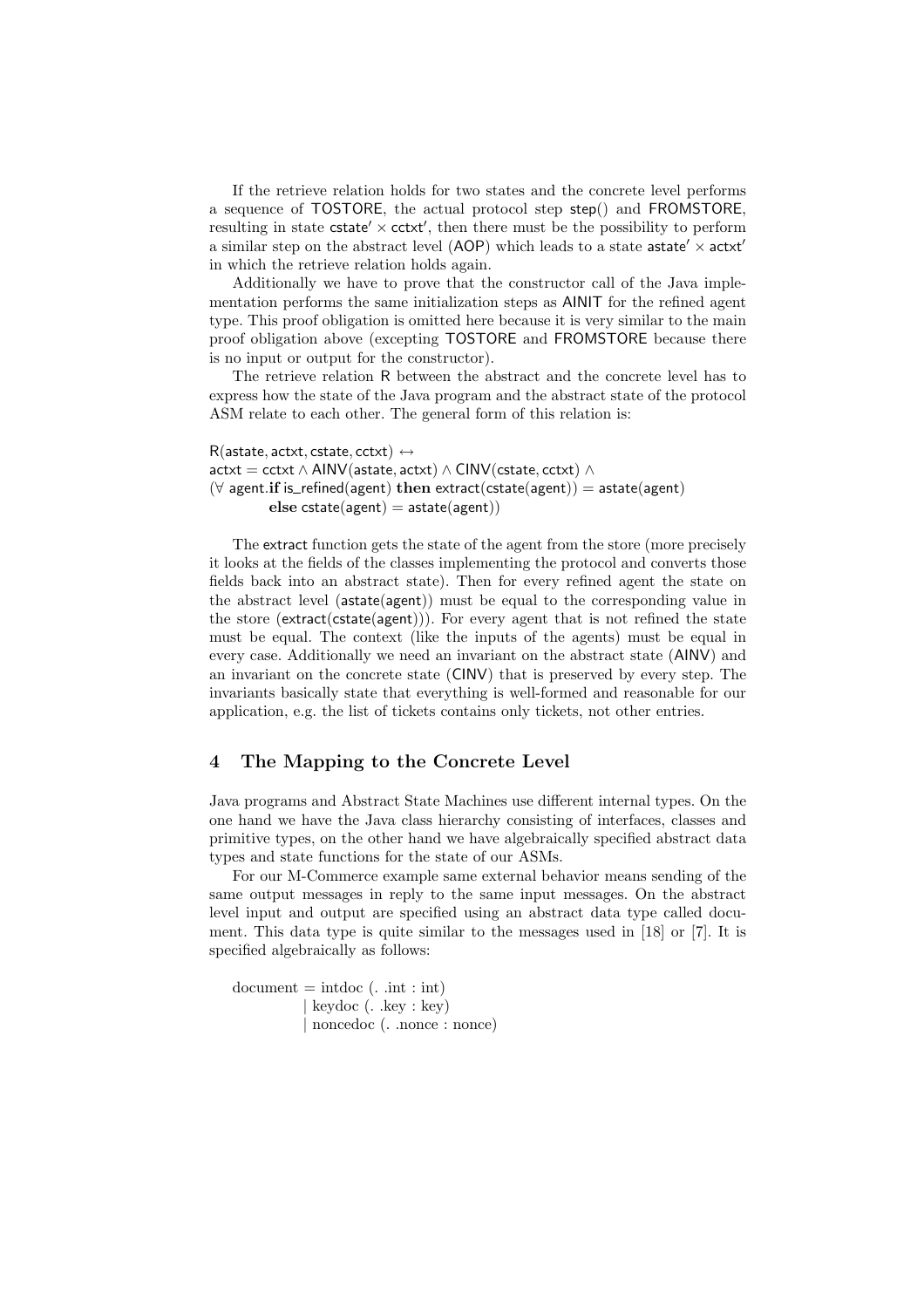secretdoc (. .secret : secret) hashdoc (. .doc : document) encdoc (. .key : key; . .doc : document) | sigdoc (. .key : key; . .doc : document) | doclist (. .list : documentlist)

A document can contain an arbitrary large integer (intdoc). Intdocs are also used to model arbitrary data since every data can be represented as an integer. Documents can also contain a key (keydoc), a nonce (noncedoc) or a secret (secretdoc). Furthermore a document can be the result of a cryptographic hashing operation (hashdoc) or can be an encrypted document with a certain key (encdoc) or a signature of a document with a certain key (sigdoc). To model composition of messages our document type also contains a type doclist containing a list of other documents. In our ASM model the inputs of all agents are represented as an ASM state function inputs : agent  $\rightarrow$  documentlist (which is a part of the context described in section 3).

On the concrete level a natural representation of the abstract document data type is a class hierarchy which is directly implementing our abstract data type. The Cindy application relies on the security of GSM communication which already supports encryption of all sent messages. Therefore the protocol of Cindy only uses IntDocs for modelling the ticket data or concepts like phone numbers, Noncedocs for modelling the unique identifier of the ticket and Doclists for composing those basic documents to MMS messages.

The class hierarchy we use in the implementation of Cindy is shown in Figure 2. We implement every constructor of the abstract data type document by a separate Java class type for exactly that type of document. For our general refinement approach to security protocols the other document





types are implemented as well but omitted here. In addition to input/output behavior we furthermore have to prove that the same state changes are performed on both levels. In the cindy example the state of the mobile phone consists of a list of documents representing tickets which are currently stored on the phone. This list is specified using the Doclist abstract type on the abstract level, respectively implemented by the Doclist class for the concrete state. The state function tickets : agent  $\rightarrow$  documentlist specifies this for the abstract level (part of astate(cellphone) according to Section 3). In addition the state function inputs : agent  $\rightarrow$  documentlist is relevant for the refinement because it contains the input messages of each agent. Those two functions have to be taken into account for the refinement and have to be transformed to Java data types. Using the abstract data types and the store we define map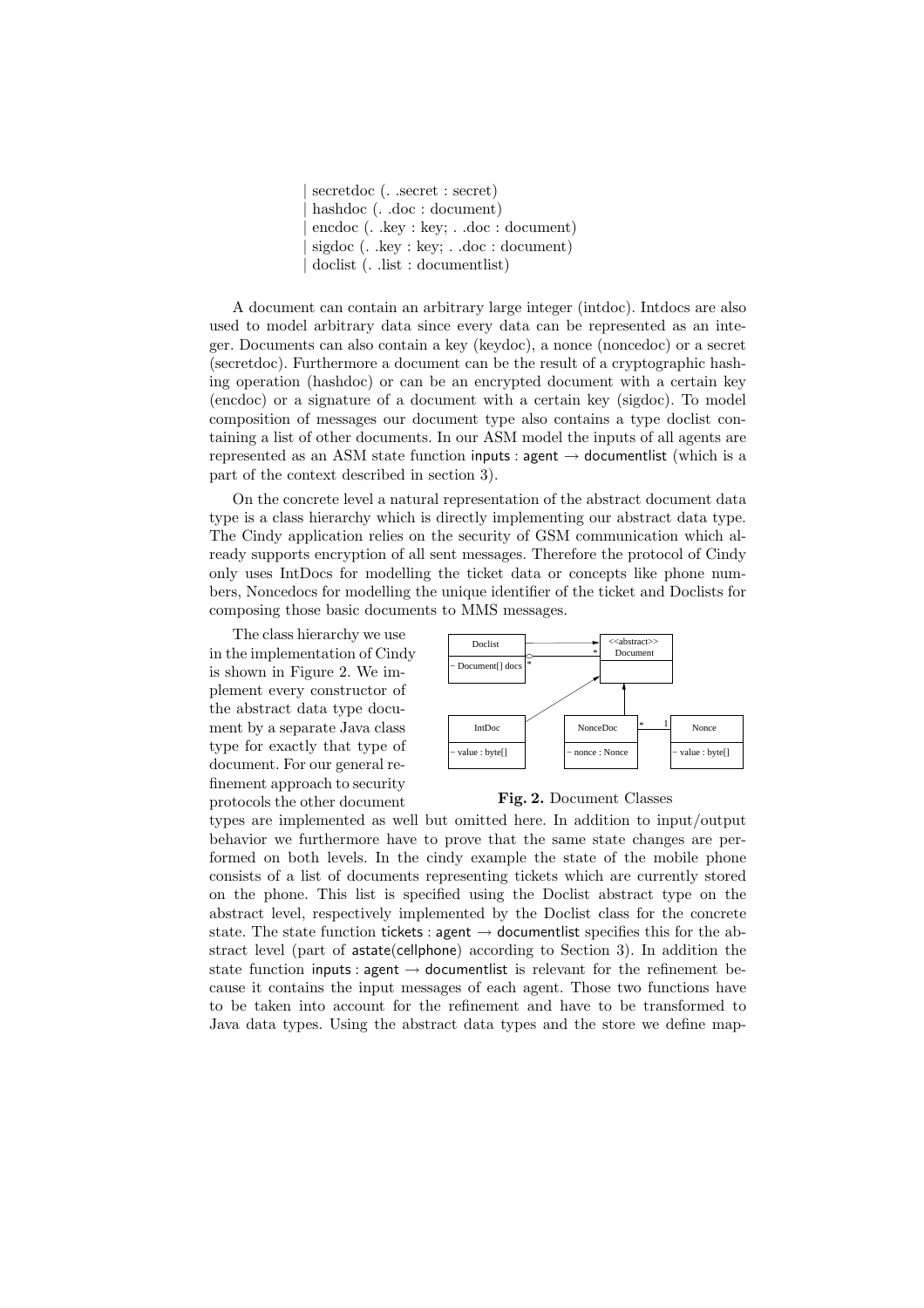ping functions for the transformation of the abstract data type into the concrete pointer structure inside the store and vice versa. The store defines a mapping of keys to values. Store keys are a combination of a reference (a memory address) and a class field or a array index. Getting the value for the field f of the instance at reference r is written as  $st[r.f]$ . The lookup for static fields can be written as st[.f]. The value can be a primitive value or a reference to another class instance or an array. The operations for the transformation of documents are called  $addDoc : document \times store \rightarrow reference \times store$  and  $getDoc: reference \times store \rightarrow document$  (all operations below are specified algebraically). addDoc for e.g. the IntDoc type works as follows:

addDoc-intdoc:  $[r_1, r_2]$  = newrefs(2, st)  $\rightarrow$  $addDoc(intdoc(i), st) =$  $r_1 \times$  addobj $(r_1, \text{IntDoc}, \text{value} \times r_2,$  $addarray(r<sub>2</sub>, byte_type, int2bytes(i), st))$ 

Adding an Intdoc with value i to the store works by adding an object of class IntDoc via the operation addobj : reference  $\times$  type  $\times$  fieldvalues $\times$  store  $\rightarrow$  store. The reference  $r_1$  of this new object must not be already contained in the store  $([r_1,r_2] =$  newrefs $(2,st)$ ). The actual value i of the intdoc is encoded as an array of bytes. This array must also be added to the store via the operation addarray : reference  $\times$  type  $\times$  arrayvalues  $\times$  store  $\rightarrow$  store. The reference  $r_2$  of this array must also be a new reference in the store  $(\ldots$  = newrefs(2, st)). The array values are obtained by transforming the integer i to a sequence of bytes (int2bytes(i)). The function addDoc additionally returns the reference  $r_1$  of the IntDoc instance as well as the store because we have to know where the new instance is placed inside the store.

The getDoc function for the IntDoc type works the other way:

getDoc-intdoc:  $r \neq \text{null} \wedge \text{st}[r.\text{type}] = \text{IntDoc} \rightarrow$  $getDoc(r, st) = intoc(bytes2int(getbytearray(st[r.value], st)))$ 

Getting the document of type IntDoc  $(st[r.type] = IntDoc$ , where type is a special field containing the type information of a reference) back from the store is done by first getting the byte array representing the value from the store  $(getbytearray(st[r.value])$ . The resulting byte sequence is transformed to an integer using the operation bytes2int and the resulting integer value is used to construct the intdoc.

The operations TOSTORE and FROMSTORE basically use addDoc and getDoc to transform the input messages of the agents into the Java store. Additionally getDoc implements the extract function described in Section 3 in the retrieve relation of the refinement for the list of tickets of an agent. This works because in Cindy both input/output messages and the state are specified using documents.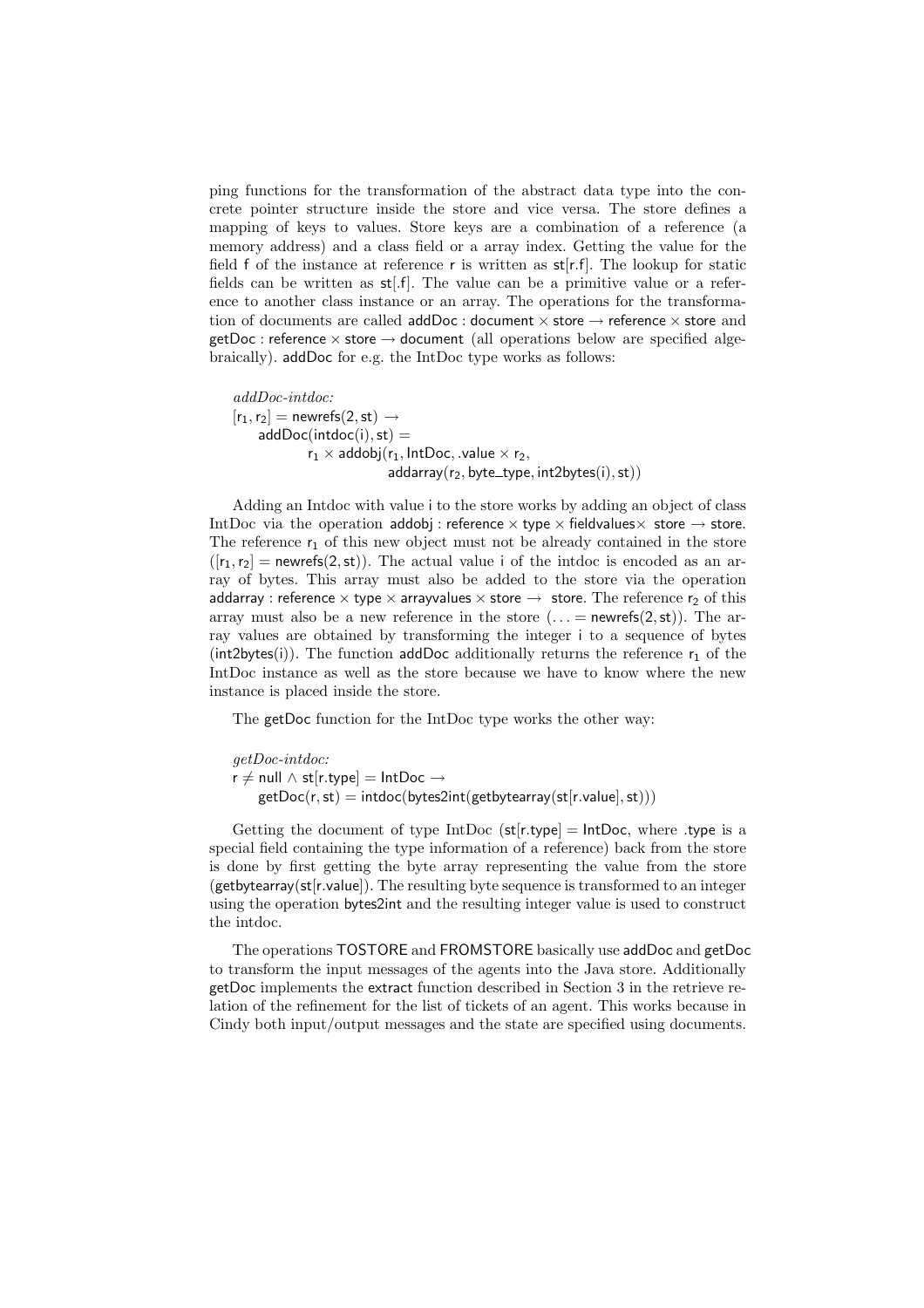#### 5 Additional Attacks on the Concrete Level

An interesting observation is the fact that when implementing the data types by pointer structures there are more possible values on the concrete level than on the abstract level. The reason is that on the concrete level there can be pointer structures that do not have any abstract counterpart.

One example for this fact are instances of class IntDoc which contain a null pointer in their value field. Since the value field is the counterpart of the abstract value of the integer contained in the IntDoc and since null does not represent a number this document has no counterpart. In the following we will call those additional inputs invalid.

A refinement not respecting invalid inputs would not be correct because in the real world other inputs than the abstract ones may be given to the program by an attacker and may cause implementation errors or even security leaks.

The solution for this problem is to consider the invalid inputs on the concrete level by implementing a check on the input which checks whether the concrete input has an abstract counterpart. We add an additional document type  $\perp$  (representing all the invalid inputs) and specify that the abstract level performs an error treatment (e.g. a reset operation on the internal state) when receiving  $\bot$ . Then the concrete step which receives an invalid input (and discovers this using the input check) has to be a refinement of the abstract error treatment step. With such a refinement nothing bad can happen on the concrete level when receiving invalid inputs. The TOSTORE operation now relates  $\perp$  to all invalid documents. An attacker sending ⊥ on the abstract level is therefore now able to send any invalid document on the concrete level.

Formally, the predicate validDoc : reference  $\times$  store specifies when a pointer structure is a representation of an abstract document. The result  $r \times st$  of addDoc always satisfies valid $Doc(r, st)$ . The check for valid inputs is done in the receive() method in the Java implementation. Therefore the implementation of receive() must satisfy:

Receive-correct:  $\ldots$  // reference r is a valid communication interface in st  $\wedge$  st = st<sub>0</sub>  $\rightarrow$  $\langle st; r_0 = r\text{.receive}(); \rangle$ st = st<sub>0</sub>[.input, null]  $\wedge$  $((\mathsf{validDoc}(\mathsf{st}_0[\mathsf{.input}],\mathsf{st}_0) \rightarrow \mathsf{r}_0 = \mathsf{st}_0[\mathsf{.input}]) \, \wedge$  $(\neg$  validDoc(st<sub>0</sub>[.input], st<sub>0</sub>)  $\rightarrow$  r<sub>0</sub> = null))

If the input is a valid representation  $(v_{\text{al}} d\text{Doc}(\ldots))$  of an abstract document, the return value  $r_0$  of receive is the reference which was added in the TOSTORE operation  $(st_0[.input])$ . Otherwise null is returned. Additionally receive sets the input to null (st[.input, null]).

It is not desirable to verify the correctness of a concrete input/output checker for every single application. E.g. all our security protocol implementations use the document data type as the input type. We have used this type to implement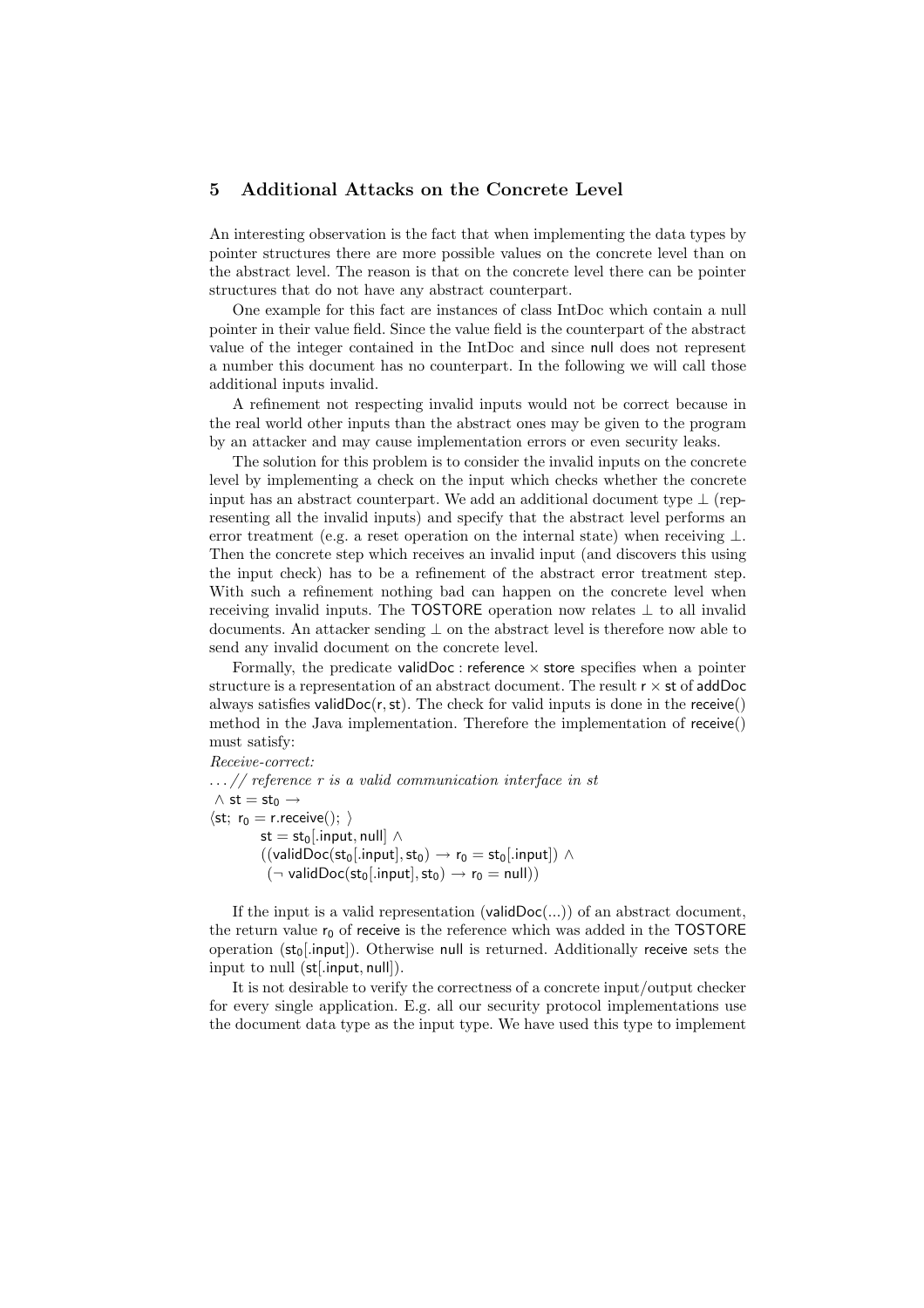Cindy and also e.g. for the Mondex [22] application. Also, a real implementation would not directly send pointer structures but do some kind of encoding (e.g. to byte arrays or XML, which is then sent by MMS). The data checker can be integrated in such a transformation function. We provide an implementation for such a transformation and data check layer which can be verified separately. This enables us to split the refinement proof into two layers. In the first layer the refinement of an abstract specification of the protocol into an implementation working on the document class type is shown using *receive-correct* as an assumption. The second refinement adds the transformation and data check layer. Then TOSTORE has to add an encoding of the input document instead of a pointer structure to the store. The receive method has to check this input and transform it into a pointer structure. Then the property of receive above can be proven using correctness properties of the check and transformation layer.

#### 6 The Cindy Refinement

The interesting part of the abstract specification for the refinement is the step of an agent of type cellphone. An excerpt of this step which performs the protocol step to actually load a ticket on the mobile phone is shown below:

```
CELLPHONE(agent, inputs, tickets){
let indoc = first(inputs(agent)) in
       inputs(agent) := rest(inputs(agent))if is_load_message(indoc) ∧
         \#tickets(agent) < MAXTICKETLEN then
       tickets(agent) := tickets(agent) + getPart(2, indoc).dataelse \ldots // other protocol steps }
```
First a document is taken from the input (CELLPHONE is only called when the input is non-empty) and the list of input messages is shortened. If the input message has the structure of a message to load a ticket (is load message(indoc)) and there is space in the list of tickets of the actual agent ( $\#$ tickets(agent) < MAXTICKETLEN) then the ticket contained in the input document (getPart(2,  $indoc$ ).data) is added to the list of tickets. The implementation<sup>2</sup> of this protocol step in J2ME on the mobile phone is:

```
public class Protocol {
private Doclist tickets; // bought tickets
...
public void step(){
 if(comm.available()){
  Document inmsg = comm. receive();
```
 $2$  This source code is actually running on two mobile phones (Nokia 3250 and Sony Ericsson W550i), the receive operation uses the J2ME API to access the MMS messages of the mobile phone.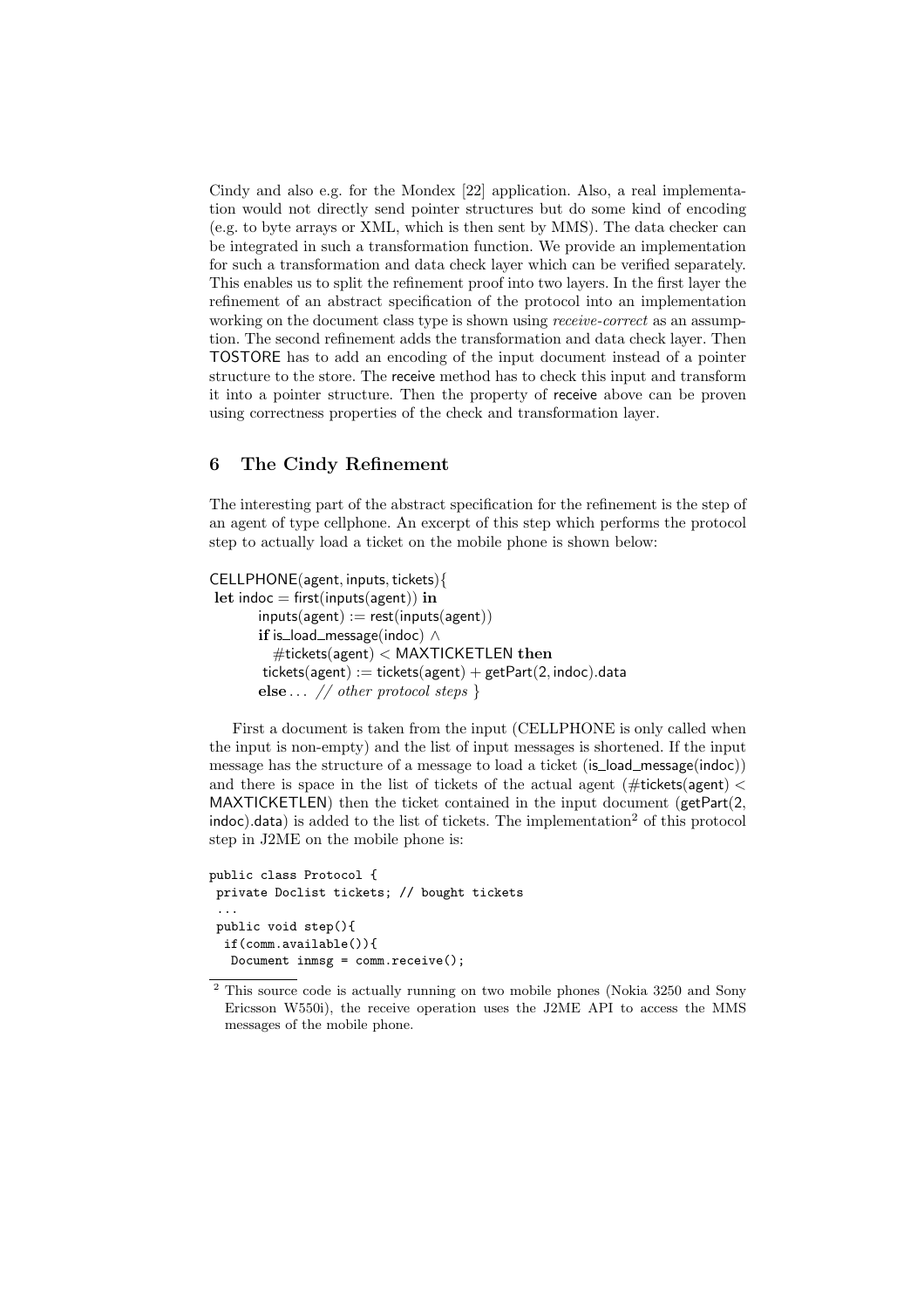```
phoneStep(inmsg);}}
private void phoneStep(Document inmsg) {
Document originator = inmsg.getPart(1);
inmsg = inmsg.getPart(2);
Doclist ticket = getTicket(inmsg);
if(ticket != null && tickets.len() < MAXTICKETLEN){
  tickets = tickets.attach(ticket);}
 ... //other protocol steps}
private Doclist getTicket(Document indoc) {
 if(indoc != null && indoc.is_comdoc()){
  byte[] ins = indoc.getPart(1).getValue();
  if(ins.length == 1 \& ins[0] == LOADTICKET){
  indoc = indoc.getPart(2);
   if(indoc != null k\& indoc.len() == 2){
   Document indoc1 = indoc.getPart(1);
   Document indoc2 = indoc.getPart(2);
    if(indoc1 != null && indoc1.is_intdoc() &&
       indoc2 != null && indoc2.is_noncedoc()){
     return indoc;}}}}
return null;}}
```
The method step() is the top-level method for executing a protocol step. First of all the method tests whether input is available. If there is an input the receive method is called and a step is performed via the method phonestep(). This method now tests the structure of the input message with the getTicket() method. getTicket() does some checks regarding the structure of the input document and returns the data part of the input document if it was a valid representation of a ticket and null otherwise. phonestep() then adds the returned data to the list of actual tickets if the input was valid.

Starting with the general proof obligation given by the refinement theory we first symbolically execute the two abstract state machines. The cases for the non-refined agents (such as the attacker) are trivial because they are the same in both specifications. For the refined agent it makes sense to formulate theorems for each Java method which relate the behavior of the method to the abstract counterpart of its input. The corresponding theorem for the load-ticket protocol step is:

```
is_load_message(first(inputs(agent))) \wedge st<sub>1</sub> = store(agent) \wedgest = TOSTORE(inputs, st<sub>1</sub>) \wedge INV(st<sub>1</sub>) \wedge ...\rightarrow \langlest; Protocol.step(); \rangle(getDoc(st[Protocol.tickets], st) =tickets(agent) + first(inputs(agent))\wedge st[.input] = null \wedge INV(st))
```
If the actual input document (first(inputs(agent))) is a correct load message (is load message) on the abstract level and if this document is added to the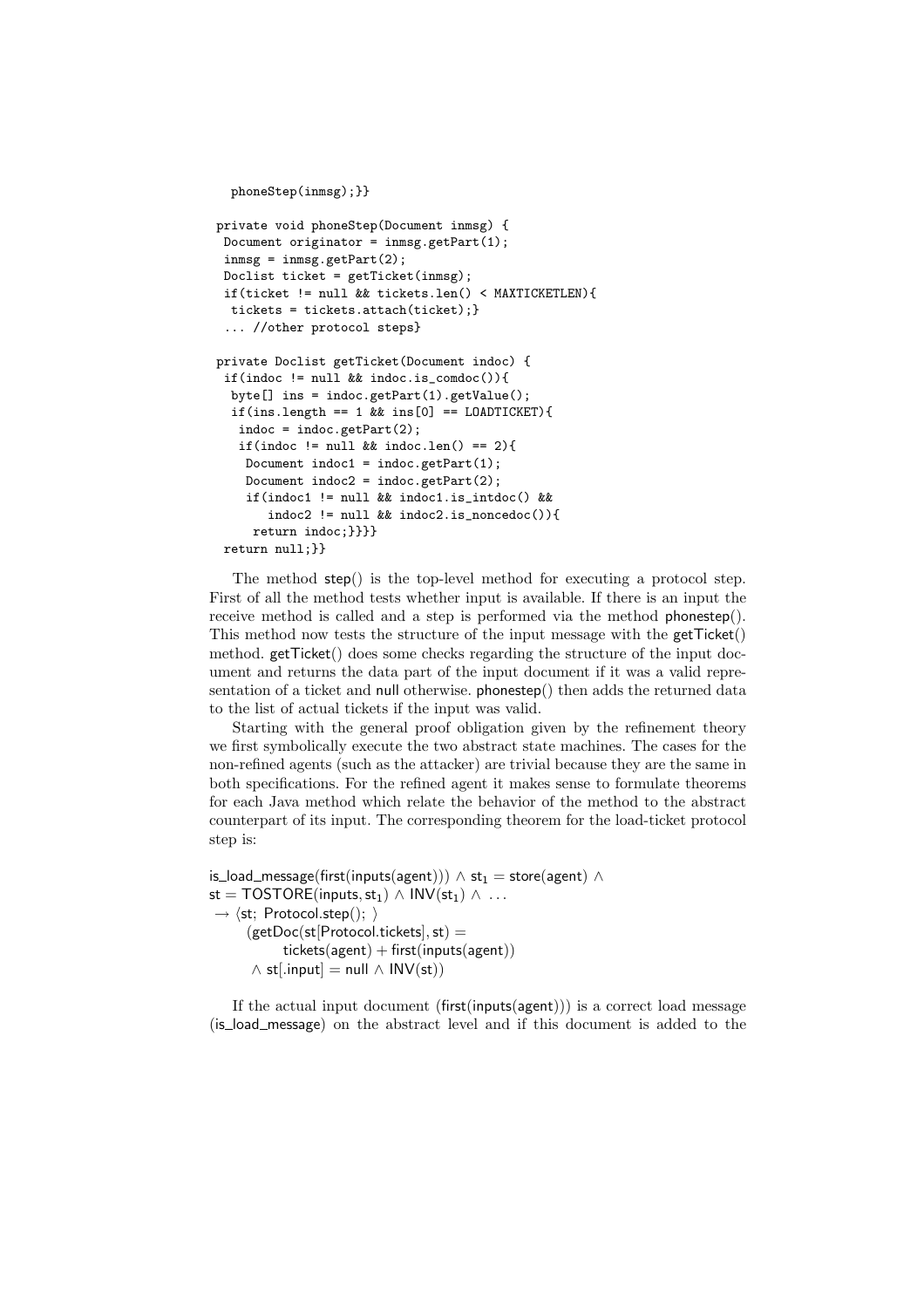store via TOSTORE then the step method performs the correct state changes: It computes the correct ticket list (the new ticket attached to the old tickets) and the input was accepted  $(st[.input] = null)$ . Additionally an invariant that holds before the execution of the method  $\text{(INV(st))}$  holds again afterwards.

With such theorems the refinement proof obligation is divisible in different proof obligations for every protocol step. This makes the whole proof feasible. The case study as a whole consists of around 1000 lines of code. The implementation of Cindy itself consists of around 350 lines of code. The rest is the implementation of the document classes and some utility classes (e.g. for handling byte arrays). The verification of the refinement starting with the creation of the concrete and abstract specification of the protocol and ending with the refinement proof took around one and a half man months with KIV. The case study consists of 329 theorems which took 11408 proof steps. 4655 of those steps were done by the user. The degree of automation thereby is nearly 60 %. We expect a much higher degree of automation for upcoming case studies because of the high reusability of the Document implementation and the corresponding library.

#### 7 Related Work

Related work concerning the verification of Java programs was already mentioned in Section 1. Here we focus on related work concerning refinement approaches for security protocols:

[15] describes a similar approach for Java Smart Cards. The authors specify protocols using a high level specification language for proving security properties and a more concrete one which works on the level of byte arrays. They specify lengths and contents of messages using byte arrays and then use static program analysis on the JavaCard implementation to decide whether the implementation is correct. This approach is limited to the very specific class of protocols the specification language allows while our approach allows any abstract specification. Additionally, because of the automated analysis and the fact that implementation correctness is undecidable this approach cannot give reliable answers in every case.

[23] uses the Spi Calculus for specifying security protocols and a code generation engine to transform this specification to an implementation. They also map messages of the protocol to Java objects. Code generation yields very large implementations that are much less readable than our code and cannot be optimized without losing correctness. Their mapping to concrete data types is not formally verified and does not address the problem of invalid inputs on the concrete level.

The Mondex [16] case study has recently received a lot of attention because its tool supported verification has been set up as a challenge for today's verification tools [24]. The original refinement proofs using Z have been done on a very detailed level by hand [22]. [19] shows that the same verification can be done with good tool support and in a short period of time using KIV. The Mondex refinement basically splits a world view of an application into compo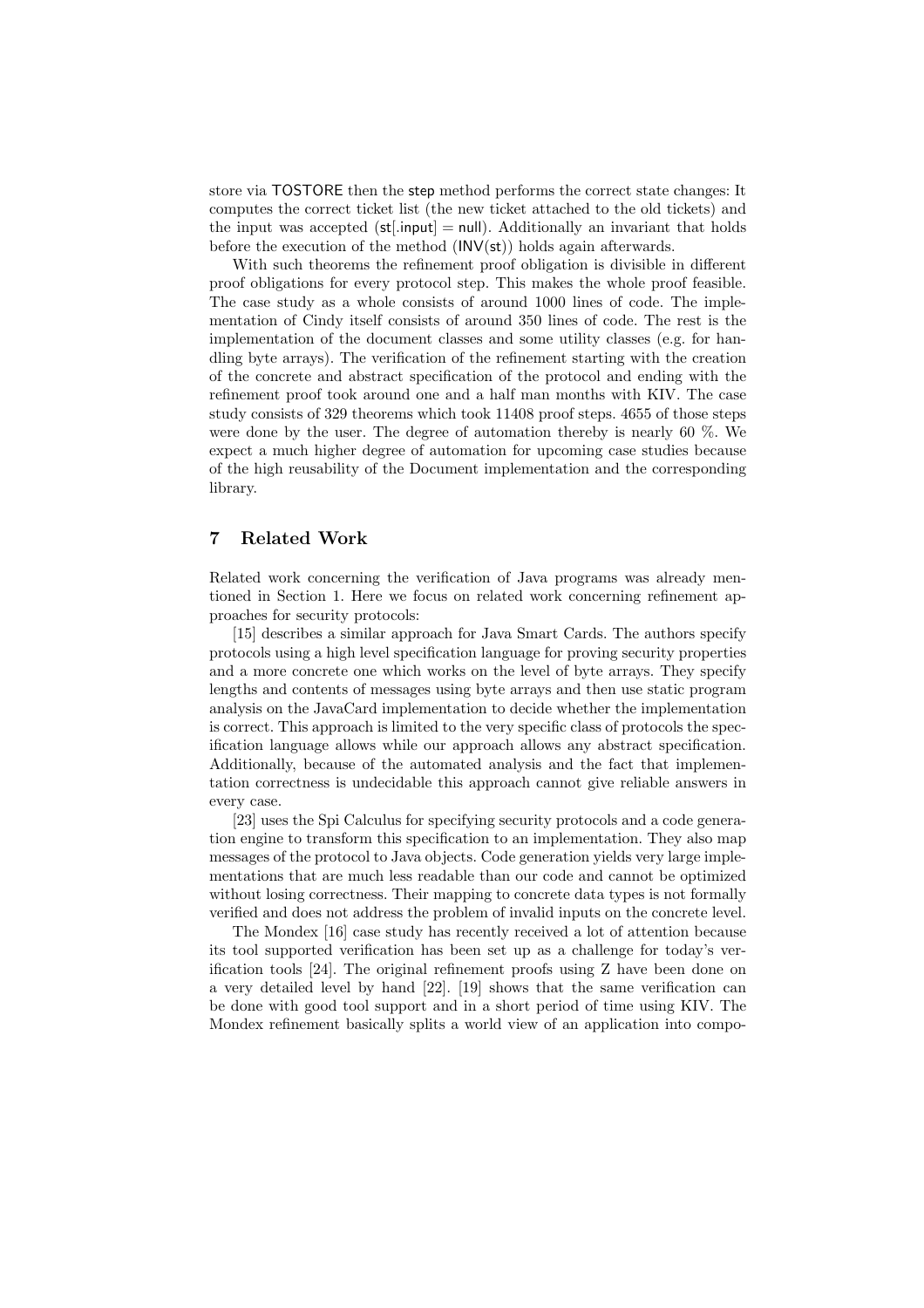nents implementing a protocol. But even the lowest level of the Mondex case study is a only an abstract specification of the communication protocol of the involved parties that does not contain cryptographic operations. The approach presented here can be used to do an additional refinement for Mondex adding a real implementation. This is current work in progress.

#### 8 Conclusion

We presented a refinement method for Java programs instantiating data refinement. The method is based on a calculus for Java verification and Abstract State Machines using the interactive theorem prover KIV. The approach can transfer a security proof for an abstract specification down to running Java code. We have shown how to handle invalid inputs that only exist on the concrete level of Java pointer structures. With Cindy, we have demonstrated that the method is suitable to handle case studies of relevant size. Further work includes the full verification of an implementation of the described input check layer and the application of our approach to other case studies like Mondex.

#### References

- 1. Michael Balser, Wolfgang Reif, Gerhard Schellhorn, Kurt Stenzel, and Andreas Thums. Formal system development with KIV. In T. Maibaum, editor, Fundamental Approaches to Software Engineering. Springer LNCS 1783, 2000.
- 2. Tickets on your Mobile. URL: http://www.beep.nl [last seen 2006-03-16].
- 3. C. Bolton, J. Davies, and J.C.P. Woodcock. On the refinement and simulation of data types and processes. In K. Araki, A. Galloway, and K. Taguchi, editors, Proceedings of the International conference of Integrated Formal Methods (IFM), pages 273–292. Springer, 1999.
- 4. Egon Börger and Robert F. Stärk. Abstract State Machines—A Method for High-Level System Design and Analysis. Springer-Verlag, 2003.
- 5. C. Breunesse, B. Jacobs, and J. van den Berg. Specifying and verifying a decimal representation in Java for smart cards. In Proceedings AMAST 2002, Reunion Island, France, 2002. Springer LNCS 2422.
- 6. L. Burdy, Yoonsik Cheon, David Cok, Michael Ernst, Joe Kiniry, Gary T. Leavens, K. Rustan M. Leino, and Erik Poll. An overview of jml tools and applications. In Thomas Arts and Wan Fokkink, editors, Eighth International Workshop on Formal Methods for Industrial Critical Systems (FMICS '03). Volume 80 of Electronic Notes in Theoretical Computer Science, Elsevier, 2003.
- 7. Michael Burrows, Martín Abadi, and Roger M. Needham. A Logic of Authentication. Technical report, SRC Research Report 39, 1989.
- 8. W. de Roever and K. Engelhardt. Data Refinement: Model-Oriented Proof Methods and their Comparison, volume 47 of Cambridge Tracts in Theoretical Computer Science. Cambridge University Press, 1998.
- 9. J. Derrick and E. Boiten. Refinement in Z and in Object-Z : Foundations and Advanced Applications. FACIT. Springer, 2001.